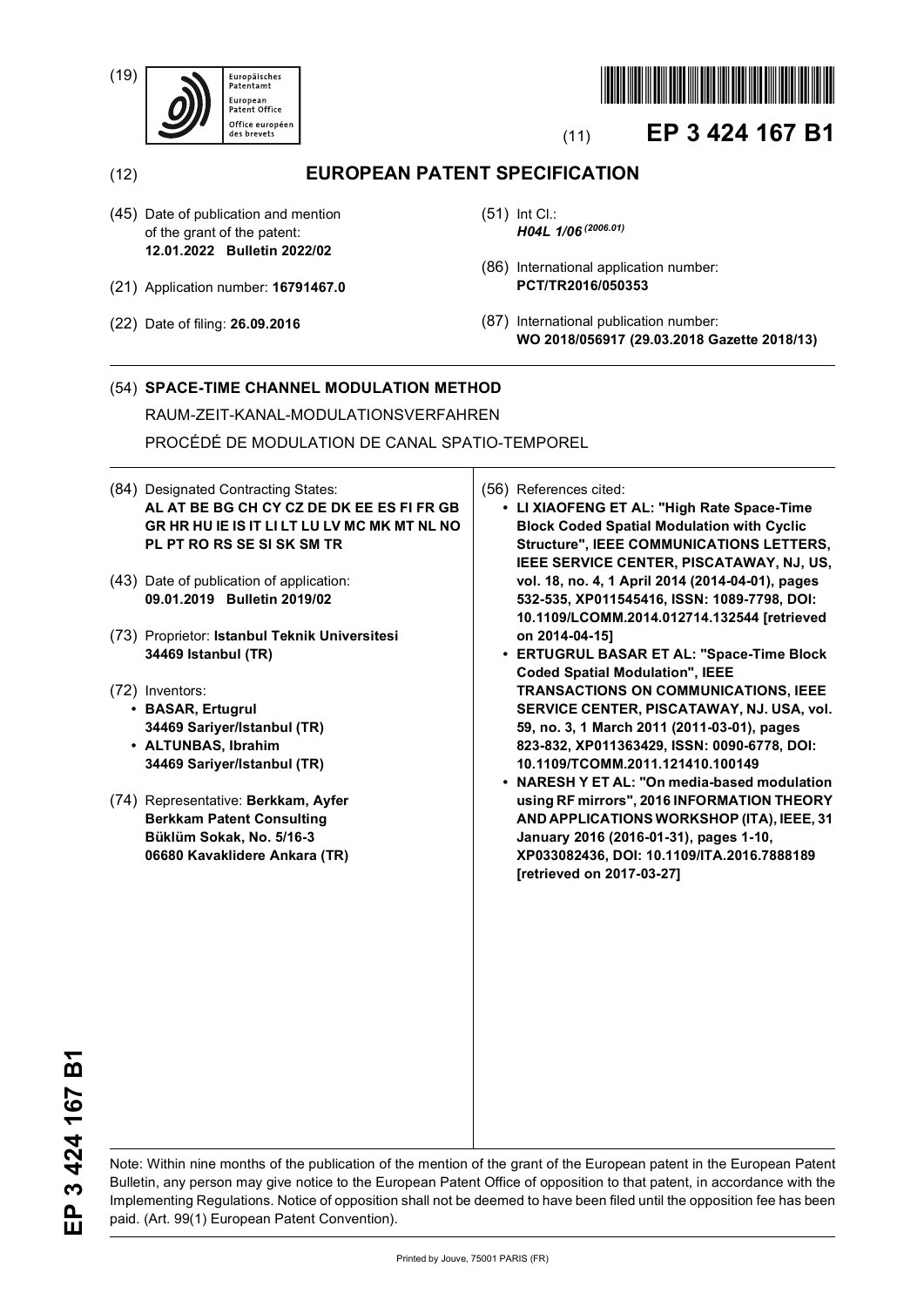### **Description**

### **Technical Field**

*5* **[0001]** The invention is related with space-time channel modulation method, which extends the classical space-time block codes into a new third dimension: channel states (transmission media) dimension.

**[0002]** The invention is particularly related with space-time channel modulation method, which extends the classical space-time block codes into a new third dimension with the mapping of additional information bits to the indices of the available channel's states obtained by the employment of RF mirrors.

# *10*

*15*

### **Prior Art**

**[0003]** Nowadays, index modulation techniques have attracted significant attention due to their advantages such as improved spectral efficiency and error performance over classical digital modulation schemes. When it comes to an index modulation scheme, additional information bits can be transmitted by means of the indices of the building blocks of the target communications systems. Two well-known applications of the index modulation concept are space shift keying/spatial modulation and orthogonal frequency division multiplexing with index modulation schemes, in which the indices of the available transmit antennas and orthogonal frequency division multiplexing subcarriers are considered for

- *20* the transmission of additional information bits, respectively. **[0004]** Media based modulation (MBM) is an index modulation scheme in which the concept of reconfigurable antennas are used in a clever fashion for the transmission of additional information bits. In an MBM scheme, the characteristics of transmit antennas, which can be equipped with radio frequency (RF) mirrors, are changed according to the information bits unlike the conventional reconfigurable antenna schemes. It means that MBM considers a finite number of channel states and the information is embedded into the determination of the active channel state. In this context, MBM performs
- *25* the modulation of the wireless channel itself; therefore, can be considered as channel modulation. **[0005]** The concept of MBM is introduced with the aim of embedding information to the variations of channel states (transmission media). It has been shown that significant gains can be obtained by MBM over classical single-input multiple-output systems (SIMO) and MBM can be practically realized using RF mirrors. MBM is adapted to multipleinput multiple-output (MIMO) transmission to obtain a more flexible system design with reduced complexity implemen-
- *30* tation. MBM principles are combined to improve the error performance of space shift keying considering correlated and nonidentically distributed Rician fading channels. More recently, MBM and generalized spatial modulation techniques are combined to improve the error performance of MIMO-MBM and an Euclidean distance-based RF mirror activation pattern selection procedure is proposed.

**[0006]** There are some developments present in the known state of the art, that have been shown to provide improve-

- *35* ments in error performance with configuring antennas and modulating channel states in multiple-input multi-output transmission systems. In paper "LI XIAOFENG ET AL: "High Rate Space-Time Block Coded Spatial Modulation with Cyclic Structure",IEEE COMMUNICATIONS LETTERS, IEEE SERViCE CENTER, PISCATAWAY, NJ, US,vol. 18, no. 4, 1 April 2014 (2014-04-01), pages 532-535, XP011545416", A high rate space-time block coded spatial modulation scheme with cyclic structure (STBC-CSM) is disclosed.
- *40* **[0007]** In paper "ERTUGRUL BASAR ET AL: "Space-Time Block Coded Spatial Modulation",IEEE TRANSACTIONS ON COMMUNICATIONS, IEEE SERViCE CENTER, PISCATAWAY, NJ. USA,vol. 59, no. 3, 1 March 2011 (2011-03-01), pages 823-832, XP011363429", A multiple-input multiple-output (MIMO) transmission scheme, called space-time block coded spatial modulation (STBC-SM), is proposed. In paper "NARESH Y ET AL: "On media-based modulation using RF mirrors", 2016 INFORMATION THEORY AND APPLICATIONS WORKSHOP (ITA), IEEE, 31 January 2016
- *45* (2016-01-31), pages 1-10, XP033082436", Media-based Modulation using RF mirrors is disclosed. **[0008]** For example, in the US2010272204A1 patent document which can be given as an example to these developments, one or more antennas of a communication device are reconfigured in different radiation states and a space-time state block coded MIMO system has been described. This invention comprises a space-time state block code which can be adapted to a MIMO system with using reconfigurable antennas.
- *50 55* **[0009]** In the American Patent document numbered US2013301747A1 within the known state of the art, a wireless transmission system has been described. A method which is shown to benefit from full-duplex capability to simplify practical implementation of network management, improve network performance, network structures and include a traditional network structure, as well as some basic information theoretic setups, such as space division multiple access (SDMA) in down-link and in the uplink MIMO system cooperative signalling towards reducing multi-user interference,
- and interference channel is described in this invention. **[0010]** In the American Patent document numbered US9160436B1 within the known state of the art, a transmission technique has been described. A technique which decodes the received symbols, where multiple copies of the same transmitted symbols are received over channels with varying characteristics, is described in this invention. As it can be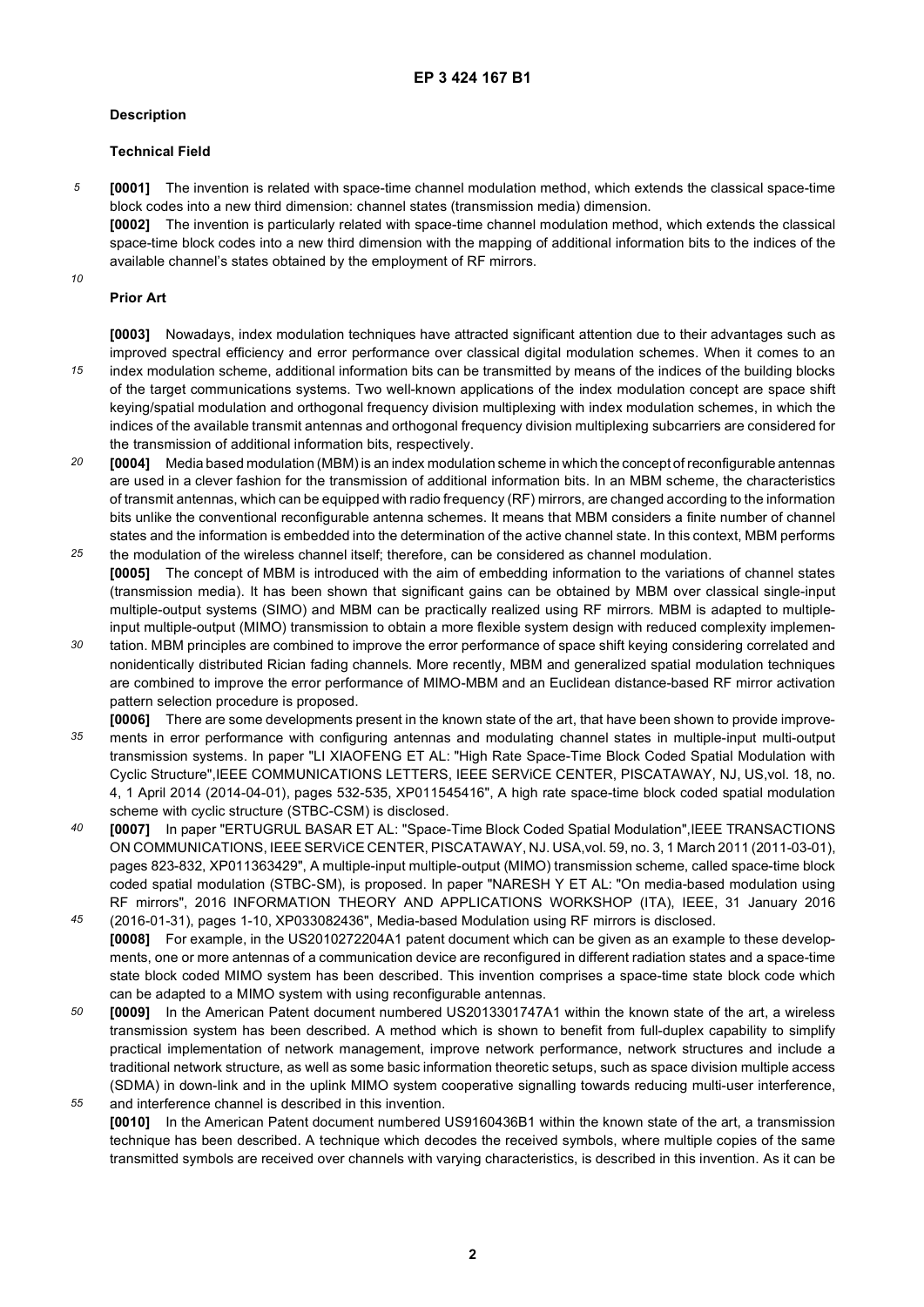understood from the similar mentioned documents above, different wireless communication methods are being used in order to transmit by modulating the channel states in MIMO systems. The "space-time channel modulation" that has been described in this document provides a method that is different from the ones in the known state of the art and from the above mentioned documents. Space-time channel modulation method generalizes the space-time block codes into

*5* a new third dimension which is channel states or transmission media dimension.

### **Brief Description of the Invention and its Aims**

*10* **[0011]** The aim of this invention is to provide a method for space-time channel modulation which extends the classical space-time block codes into a new third dimension: channel states (transmission media) dimension to achieve interesting trade-offs among decoding complexity, error performance and data rate.

**[0012]** The space-time channel modulation, which is provided in order to reach the aims of the invention, comprises the concept of channel modulation, by exploiting not only the space and time domains to achieve transmit diversity but also the channel states domain to convey additional information bits.

*15* **[0013]** In the proposed space-time channel modulation scheme, the incoming information bits determine the wireless channel states to be used as well as the two complex data symbols to be transmitted using space-time block coding from two transmit antennas in two time slots. Three space-time channel modulation schemes, which achieve interesting trade-offs among decoding complexity, error performance and data rate, are proposed and the reduced complexity maximum likelihood detector of the space-time channel modulation scheme is formulated.

**Detailed Description of the Invention**

**[0014]** The space-time channel modulation system that is provided in order to reach the aims of the invention has been illustrated in the attached figures. According to the figures;

*25*

*35*

*40*

*20*

**Figure-1** is the schematic view of the transmitter structure which is used for space-time channel modulation system.

**Figure-2** is the schematic view of the receiver structure which is used for space-time channel modulation system.

- *30* **[0015]** The parts in the figures have been numbered as follows:
	- 1. Space-Time Block Encoder
	- 2. Channel State Configurator
	- 3. Maximum-Likelihood Detector
	- 4. Reconfigurable Transmit Antenna
		- 5. Receive Antenna
		- 6. Amplitude and/or Phase Information Bits
		- 7. Channel Information Bits
		- 8. Maximum Likelihood Minimum Metric Calculator
	- 9. Minimum Metric Selector
		- 10. Demapper
		- 11. Received Signal
		- 12. Decision Metric
		- 13. Detected Symbols and Channel States

*45*

**[0016]** Space-time channel modulation (STCM) is introduced by extending the classical space-time codes into a channel states (media) dimension. As the core space-time block code, considered method, which is the Alamouti's space-time block code, given by

*50*

$$
\mathbf{S} = \begin{bmatrix} x_1 & -x_2^* \\ x_2 & x_1^* \end{bmatrix}
$$

*55* where the rows and columns respectively stand for reconfigurable transmit antennas (4) and time slots. The classical Alamouti's space-time block code can transmit two complex symbols through a space-time block encoder (1), i.e., 2log<sub>2</sub> *(Q)* bits, in two time slots for which a spectral efficiency of  $n = \log_2 (Q)$  bits per channel use (bpcu) will be obtained. By extending **S** into channel states, primary purpose is to improve the data rate while ensuring transmit diversity and/or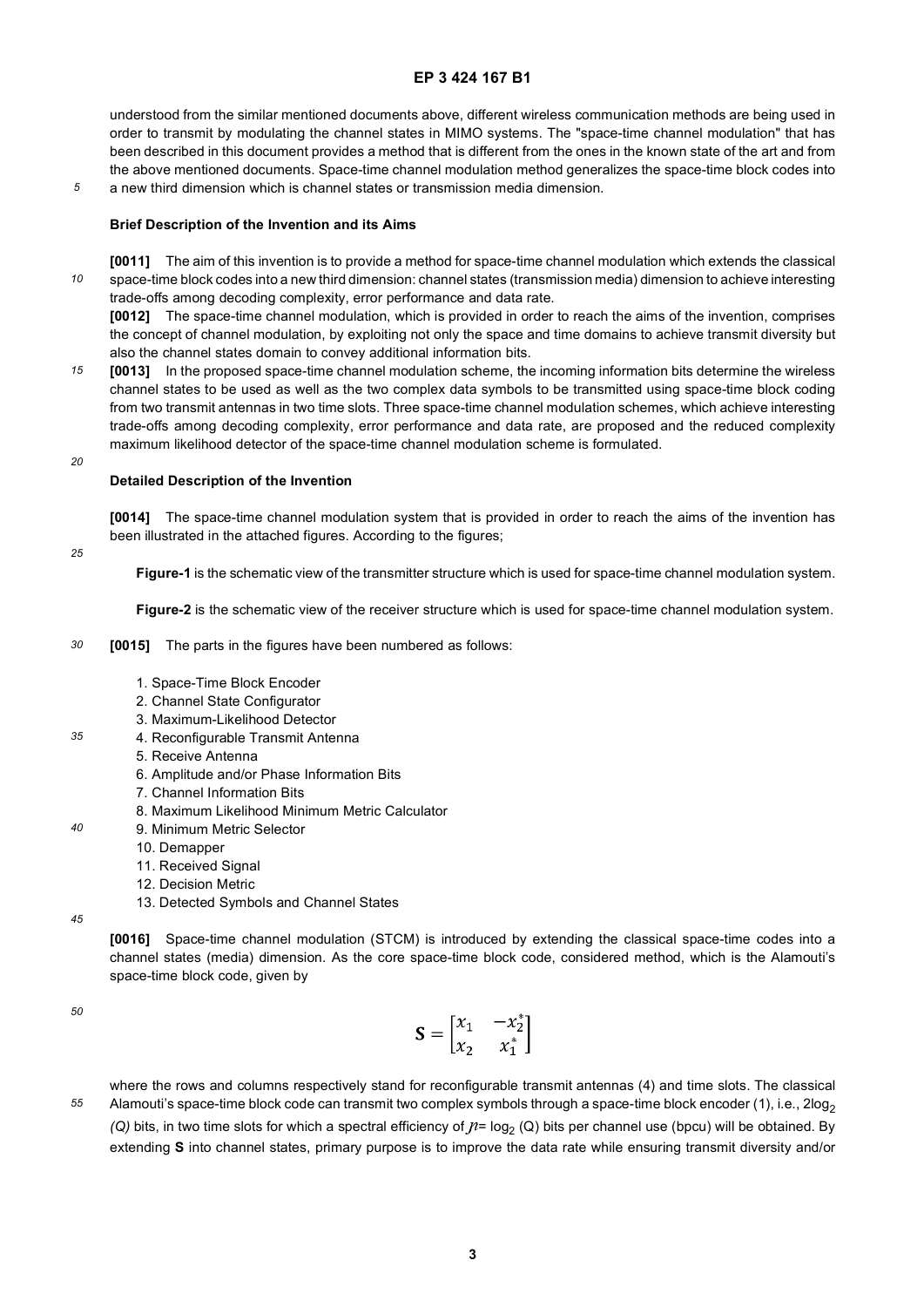simplified maximum-likelihood detection which can be realized by maximum-likelihood detector (3).

- *5* **[0017]** In space-time channel modulation, channel information bits (7) are transmitted by changing the channel state for each reconfigurable transmit antenna (4) in each time slot. If the specific space-time block code (**S**) is transmitted in two time slots using two reconfigurable transmit antennas (4), where the channel state is determined for each reconfigurable transmit antenna (4) using *M* RF mirrors at each of them. As an example, combining media-based modulation principle with space-time block coding, S can be transmitted by selecting channel states through channel state configurator (2), where states *k* and *l* can be selected for the first and second reconfigurable transmit antennas (4), respectively, where  $k, l \in \{1, 2, \ldots, 2^M\}$ . Assuming that the same channel states are selected in the second time slot, a total of  $2M + 2\log_2$
- *10 (Q)* bits can be transmitted by this space-time channel modulation scheme in two time slots, which leads to an average of  $\mathcal{N} = M + \log_2(Q)$  bpcu transmission.

**[0018]** The baseband transmission model for the classical space-time block code can be given as **Y** = **HS** + **N**, where **Y** ∈ C*R*x2 is the matrix of received signals (11) in two time slots, **H** ∈ C*R*x2 is the matrix of multiple-input multiple-output channel fading coefficients and  $N \in \mathbb{C}^{R\times 2}$  is the matrix of noise samples, where C stands for the ring of complex numbers.

- *15* For the space-time channel modulation scheme, the extension of **S** into channel states can be represented by the following signal model:  $\mathsf{Y} = \mathsf{CZ} + \mathsf{N}$  where  $\mathsf{Y}$  and  $\mathsf{N}$  are the same as defined earlier, while  $\mathsf{C} = [\mathsf{h}_1 \dots \mathsf{h}_2{}^M \mathsf{h}_2{}^M_{+1} \dots$ .h $_{2(M+1)}$  ] ∈ C*Rx*2(*M*+1) is the extended space-time channel modulation channel matrix which considers all possible channel state realizations for both reconfigurable transmit antennas (4), where  $h_k \in C^{Rx1}$  and  $h_2^M{}_t_l \in C^{Rx1}$  for  $k,l \in \{1,2,...,2^M\}$ denote the vector of channel coefficients between the receive antennas (5) and the first and second reconfigurable transmit antennas (4) for channel states *k* and *l*, respectively. As it is assumed, the elements of **C** and **N** follow CN(0,1)
- *20* and CN(0, $N_0$ ) distributions, respectively, where CN(0,*s*) stands for complex normal distribution with variance s. On the other hand,  $\mathbf{Z} \in C^{2(M+1)\times 2}$  is the extended version of S, which has the following general form:

 $l^2$  $\perp$  $\mathbf{Z} = \begin{bmatrix} 0 & \cdots & x_1 & \cdots & 0 & 0 & \cdots & x_2 & \cdots & 0 \\ 0 & \cdots & & -x_2^* & \cdots & 0 & 0 & \cdots & x_1^* & \cdots & 0 \end{bmatrix}^T$  $\uparrow_{2^M+n}$ 

*35* where it is assumed that in the first time slot, channel states *k* and *l* are selected by channel state configurator (2) for the transmission of  $x_1$  and  $x_2$  from the first and second reconfigurable transmit antennas (4), respectively. On the other hand, in the second time slot, channel states *m* and *n* are selected by channel state configurator (2) for the transmission

of  $-x_2^*$  and  $x_1^*$  from the first and second reconfigurable transmit antennas (4), respectively. As seen from the matrix **Z**, the space-time channel modulation scheme can be considered as a dynamic space-time block code, similar to the space-time block coded spatial-modulation (STBC-SM) scheme in which the transmission matrices are obtained by extending **S** into antenna (spatial) domain. On the other hand, space-time block coded spatial-modulation scheme requires more than two reconfigurable transmit antennas (4) to map additional information bits, while the space-time

- *45* channel modulation scheme can benefit from RF mirrors and can transmit additional number of bits by using only two reconfigurable transmit antennas (4). Considering the generic form of matrix **Z**, three different space-time channel modulation schemes, which provide interesting trade-offs among decoding complexity, data rate and error performance are proposed.
	- **[0019]** For the transmission of two complex symbols  $(x_1$  and  $x_2$ ) and their conjugates (  $-x_2^*$  and  $x_1^*$ ), three novel space-time channel modulation schemes are proposed which have the following parameters:

*50*

*25*

*30*

*40*

Scheme 1:  $m = k$ ,  $n = l$ ;  $n = 0.5M + log_2(Q)$  bpcu

Scheme 2:  $k = l = m = n$ :  $n = 0.5M + log_2(O)$  bpcu

*55*

Scheme 3:  $m = l$ ;  $n = k$ ;  $n = M + log_2(Q)$  bpcu.

**[0020]** Scheme 1 is the generic space-time channel modulation scheme in which channel states *k* and *l* are selected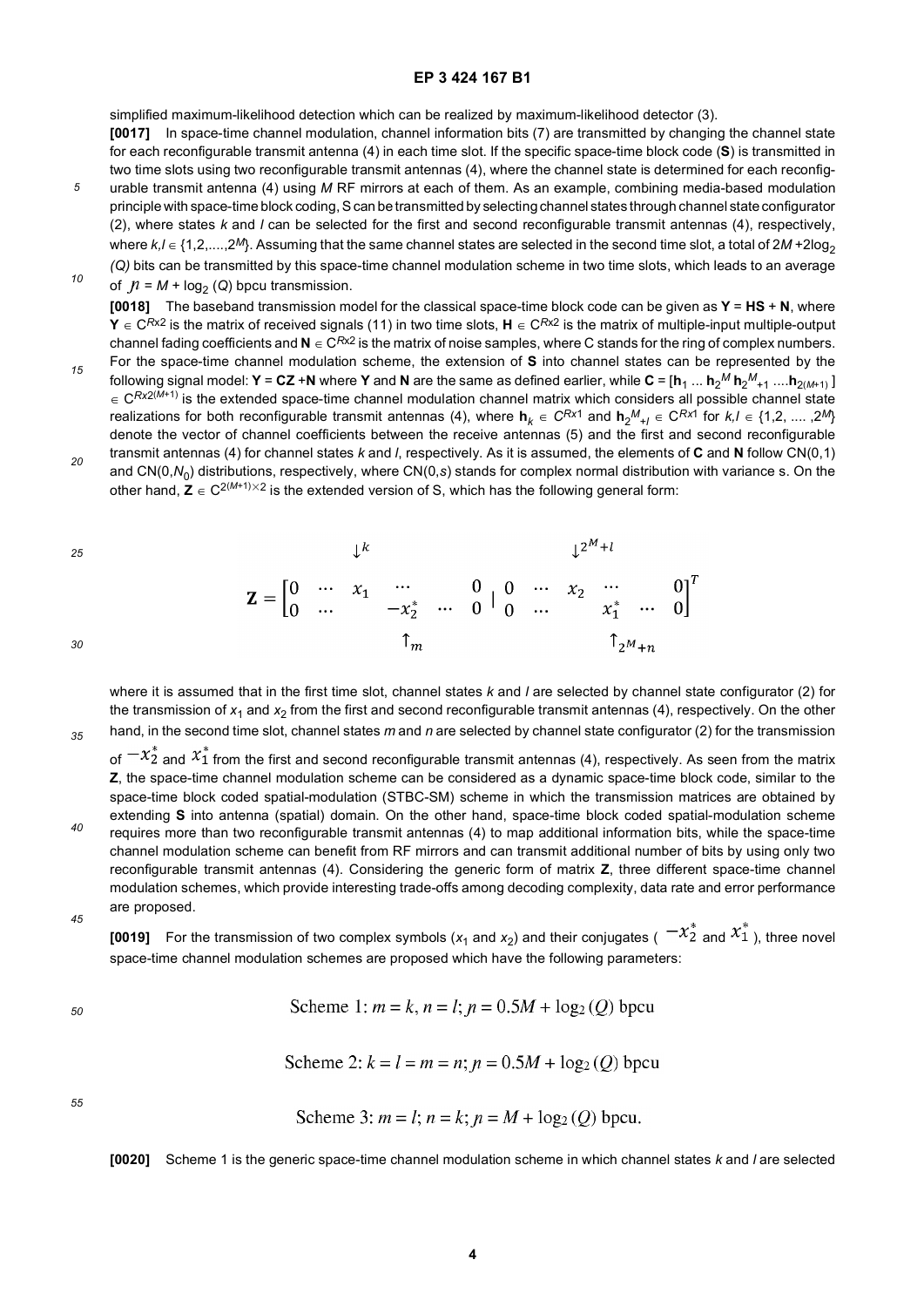for the first and second reconfigurable transmit antennas (4) in the first and second time slot. For scheme 2, the same channel state (k) is selected for both reconfigurable transmit antennas (4) and both time slots, while for scheme 3, in the first time slot, channel states *k* and *l* are selected for the first and second reconfigurable transmit antennas (4), respectively; however, for the second time slot, channel states *l* and *k* are selected for the first and second reconfigurable transmit antennas (4), respectively.

**[0021]** To perform reduced complexity Maximum-Likelihood detection, for a given quadruplet (*k*, *l, m, n*), the following equivalent signal model can be obtained from represented signal model which is extension of S:  $y_{eq} = C_{eq}z_{eq} + n_{eq}$ , where

$$
\mathbf{y}_{eq} = [y_{1,1} \dots y_{2,1}^* y_{1,2} y_{2,2}^* \dots y_{1,R} y_{2,R}^*]^T \in \mathbb{C}^{2R \times 1}
$$

is the equivalent received signals vector and  $y_{p,r}$  is the received signal (11) at receive antenna (5) *r* at time slot *p*,  $z_{eq}$  = [*x*<sup>1</sup> *x*<sup>2</sup> ] *<sup>T</sup>* and **n***eq* ∈ C2*Rx*1 represent equivalent data symbols and noise vectors, respectively. **C***eq* ∈ C2*Rx*2 is the equivalent space-time channel modulation channel matrix, which has the following general form:

*15*

*10*

*5*

$$
\mathbf{C}_{eq} = [\mathbf{c}_1 \ \mathbf{c}_2] = \begin{bmatrix} h_{k,1} & h_{2^M+n,1}^* & \dots & h_{k,R} & h_{2^M+n,R}^* \\ h_{2^M+l,1} & -h_{m,1}^* & \dots & h_{2^M+l,R} & -h_{m,R}^* \end{bmatrix}^T
$$

*20*

*25*

where *hk,r* and *hm,r* denote the channel fading coefficient between the first reconfigurable transmit antenna (4) and *r* th receive antenna (5) for channel states *k* and *m*, respectively while  $h_2{}^M{}_{+1,r}$  and  $h_2{}^M{}_{+n,r}$ denote the channel fading coefficient between the second reconfigurable transmit antenna (4) and *r* th receive antenna (5) for channel states *l* and *n,* respectively and **h***<sup>i</sup>* = [*hi,*<sup>1</sup> *hi*,1 ... *hi,R*] *<sup>T</sup>* for *i* = 1, 2, ... , 2(*M*+1). Brute-force maximum-likelihood detection which is performed by maximum likelihood minimum metric calculator (8), can be performed for schemes 1 or 3 and scheme 2 respectively by

$$
(\hat{k}, \hat{l}, \widehat{x_1}, \widehat{x_2}) = \arg\min_{k, l, x_1, x_2} ||\mathbf{y}_{eq} - \mathbf{C}_{eq} \mathbf{z}_{eq}||^2
$$

$$
(\hat{k}, \widehat{x_1}, \widehat{x_2}) = \arg\min_{k, x_1, x_2} ||\mathbf{y}_{eq} - \mathbf{C}_{eq} \mathbf{z}_{eq}||^2
$$

*30*

*35*

 which require 2*2MQ*2 and 2*MQ*2 metric calculations, respectively. However, as seen from the general form of equivalent space-time channel modulation channel matrix, for schemes 1 and 2, the clever selection of the active channel states

ensures that  $\mathbf{c}_1^H \mathbf{c}_2 = 0$  for all possible realizations of  $\mathbf{c}_{eq}$ , which allows the independent detection of  $x_1$  and  $x_2$ . Ultimately, the reduced complexity conditional maximum-likelihood detection of scheme 1 has been presented within the framework of space-time channel modulation, while the same procedures can be followed for scheme 2 by considering *k=l.*

*40* **[0022]** For scheme 1, considering a given pair of (*k*,*l*), the minimum maximum-likelihood decision metrics (12) can be obtained by minimum metric selector (9) inside the conditional space-time channel modulation maximum-likelihood detector (3) for  $x_1$  and  $x_2$ , respectively as

$$
m_1^{(k,l)} = \min_{x_1} {\left\| \mathbf{y}_{eq} - \mathbf{c}_1 x_1 \right\|^2}
$$

$$
m_2^{(k,l)} = \min_{x_2} {\left\| \mathbf{y}_{eq} - \mathbf{c}_2 x_2 \right\|^2}
$$

*45*

*50*

and the corresponding conditional maximum-likelihood estimates of  $x_1$  and  $x_2$  are obtained as follows:

$$
x_1^{(k,l)} = \arg\min_{x_1} ||\mathbf{y}_{eq} - \mathbf{c}_1 x_1||^2
$$

$$
x_2^{(k,l)} = \arg\min_{x_2} ||\mathbf{y}_{eq} - \mathbf{c}_2 x_2||^2
$$

*55*

**[0023]** Afterwards, the minimum maximum-likelihood decision metrics (12) which are received by minimum metric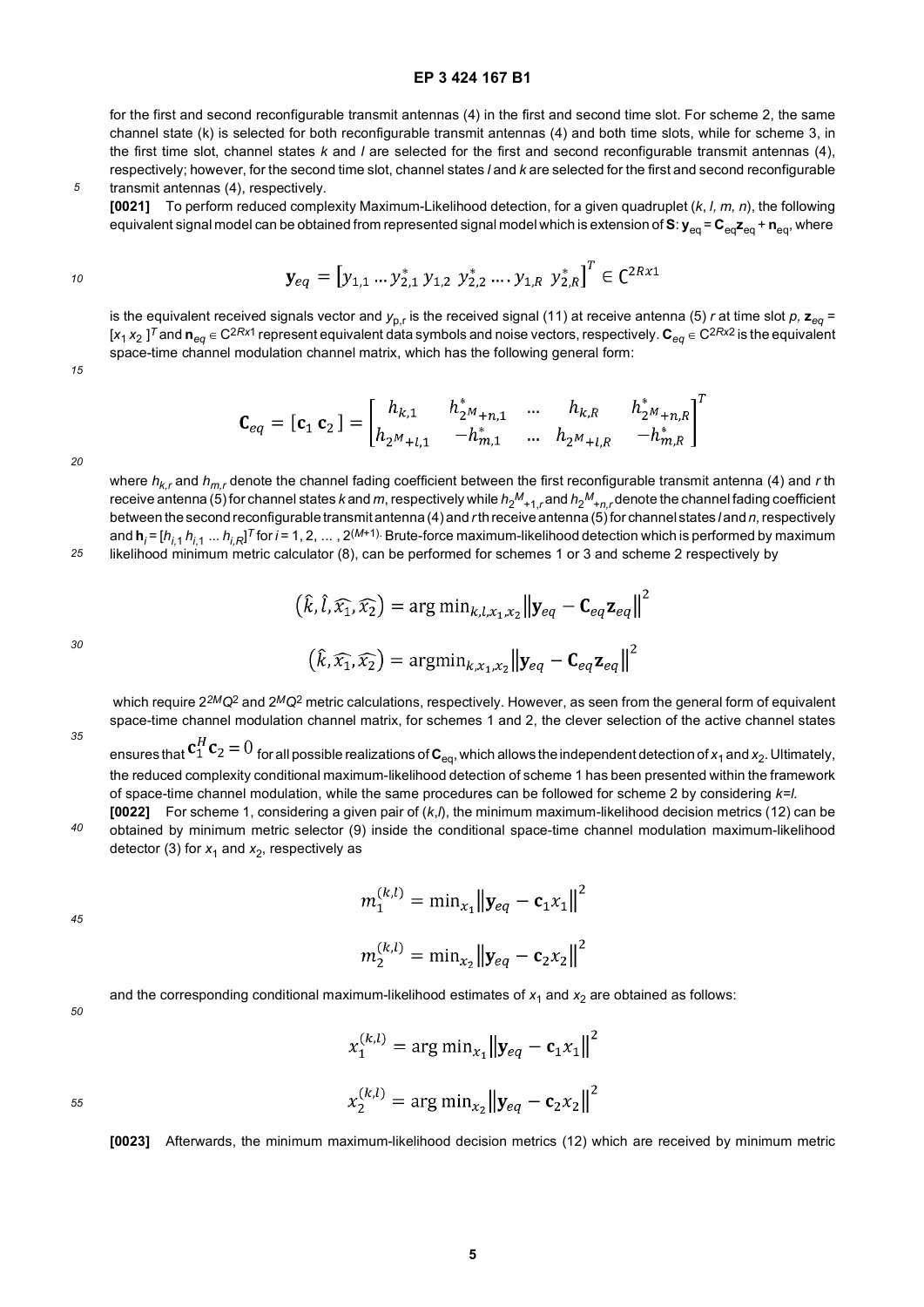$$
k_{n}^{(k,l)} = m_1^{(k,l)} + m_2^{(k,l)}
$$

selector (9), for a given pair of  $(k_l)$  is obtained as  $d_l = \frac{m_1 - m_2}{l}$ . After the calculation of  $d^{(k,l)}$  for all possible pairs of (*k,l*), the conditional maximum-likelihood detector (3) determines the most likely combination which forms detected symbols and channel states (13) by  $(\hat{k},\hat{l})$  = arg min<sub>(k,l)</sub>d<sup>(k,l)</sup> and the corresponding data symbols from  $(\hat{x}_1,\hat{x}_2)$  =

$$
(x_1^{(\hat{k},\hat{l})},x_2^{(\hat{k},\hat{l})})
$$

**[0024]** The detection of the input bits can be performed by bit demapping operation by demapper (10). Therefore, using conditional maximum-likelihood detection, the total number of required metric calculations are reduced from 2*2MQ*<sup>2</sup>

*10*

*5*

to 2*2M*2*Q* for scheme 1. Similarly for scheme 2, the total number of required metric calculations can be reduced from 2*MQ*2 to 2*M*2*Q.* On the other hand, since scheme 3 does not satisfy the orthogonality of **C**eq, its maximum-likelihood detection complexity remains at 2*2MQ*2.

#### *15* **Claims**

- **1.** A space-time channel modulation method comprising the steps:
- *20* - mapping incoming amplitude and/or phase information bits (6) to two complex data symbols and employment of MIMO transmission with two reconfigurable transmit antennas (4) and two time slots by an Alamouti spacetime block encoder (1), - mapping incoming channel information bits (7) to channel states according to a number of available RF mirrors
	- at the reconfigurable transmit antennas (4) wherein channel states are selected through a channel state configurator (2),
- *25* - processing of received signals (11) by the conditional maximum likelihood detector (3) to perform reduced complexity detection of the transmitted complex data symbols and channel states (13).
	- demapping of the detected complex data symbols and channel states by a demapper (10) to obtain amplitude and/or phase information (6) and channel information bits (7) at the receiver, wherein, the
- *30* - channel information bits (7) are transmitted by changing the channel state for each reconfigurable transmit antenna (4) in each time slot, wherein the channel state is determined for each reconfigurable transmit antenna (4) by using the RF mirrors at each of the transmit antenna (4).
	- **2.** The space-time channel modulation method according to claim 1, wherein, in the said method any one of the below operation modes are chosen,
- *35*
- selecting two different channel states with the incoming channel information bits (7) for the first and second reconfigurable transmit antennas (4), and transmitting the amplitude and/or phase information bits (6) using the space-time block encoder (1) from two reconfigurable transmit antennas (4) in two time slots, by using the same channel states for first time slot and the second time slot,
- *40* - selecting only one channel state with incoming channel information bits (7) for both reconfigurable transmit antennas (4), and transmitting the amplitude and/or phase information bits (6) using the space-time block encoder (1) from the two reconfigurable transmit
- *45* antennas (4) in two time slots, by using the same channel state for first time slot and the second time slot, selecting two different channel states with incoming channel information bits (7) for the first and second transmit antennas and transmitting the amplitude and/or phase information bits (6) using the space-time block encoder (1) from the two reconfigurable transmit
- 

antennas (4) in two time slots; however, by interchanging the selected channel states of the first and second transmit antennas in the second time slot compared to the first time slot.

# *50*

*55*

### **Patentansprüche**

**1.** Verfahren zur Modulation eines Raum-Zeit-Kanals, umfassend die Schritte:

- Abbilden der ankommenden Amplituden- und/oder Phaseninformationsbits (6) auf zwei komplexe Datensymbole und Verwendung von MIMO-Übertragung mit zwei rekonfigurierbaren Sendeantennen (4) und zwei Zeitschlitzen durch einen Alamouti-Raum-Zeit-Blockkodierer (1),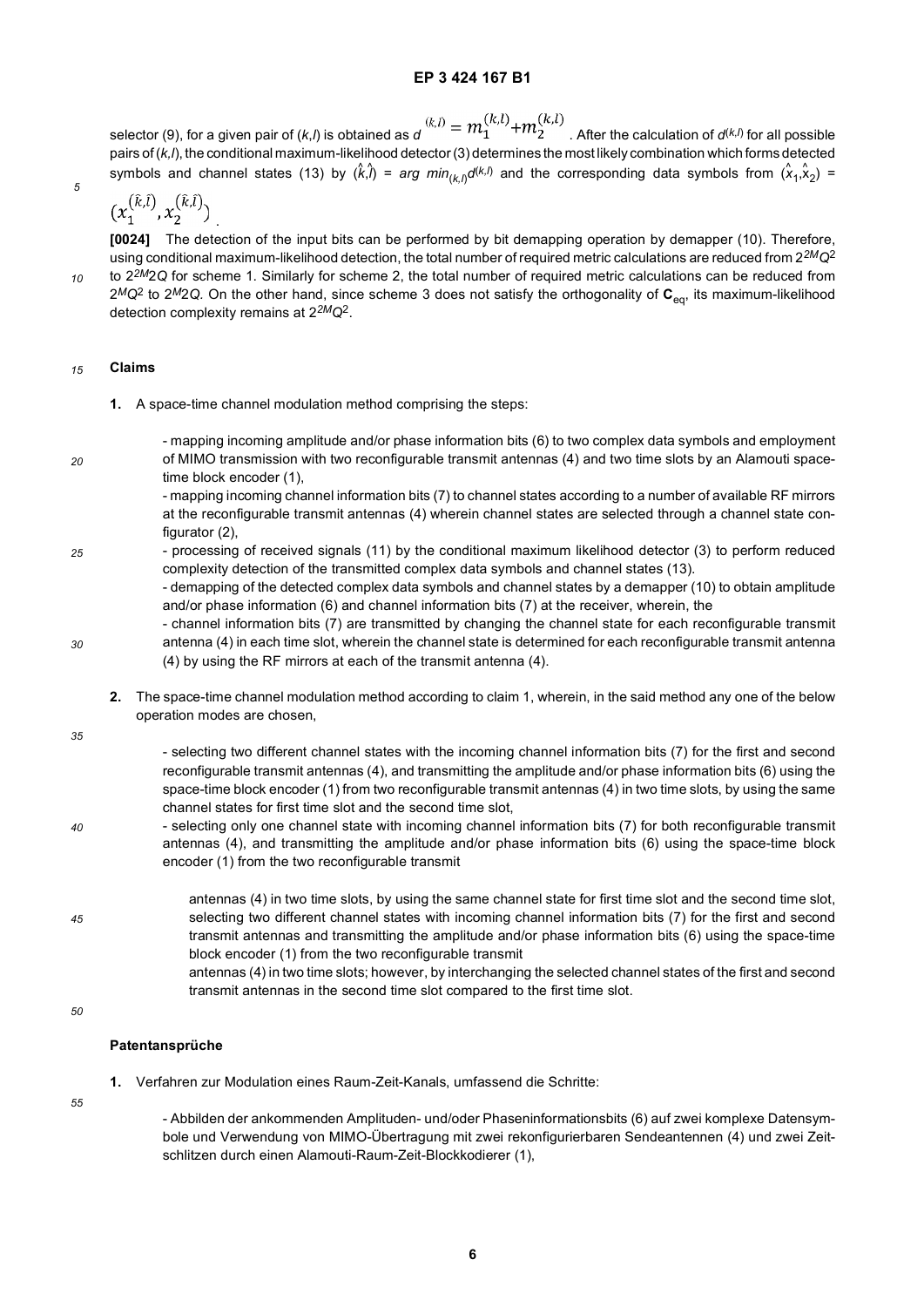- Abbilden der ankommenden Kanalinformationsbits (7) auf Kanalzustände gemäß einer Anzahl verfügbarer RF-Spiegel an den rekonfigurierbaren Sendeantennen (4), wobei Kanalzustände durch einen Kanalzustandskonfigurator (2) ausgewählt werden,

- Verarbeiten der empfangenen Signale (11) durch den bedingten Maximum-Likelihood-Detektor (3), um eine Detektion mit reduzierter Komplexität der übertragenen komplexen Datensymbole und Kanalzustände (13) durchzuführen,

- Demappen der erkannten komplexen Datensymbole und Kanalzustände durch einen Demapper (10), um Amplituden- und/oder Phaseninformationen (6) und Kanalinformationsbits (7) am Empfänger zu erhalten,

- *10* wobei die Kanalinformationsbits (7) durch Ändern des Kanalzustands für jede rekonfigurierbare Sendeantenne (4) in jedem Zeitschlitz übertragen werden, wobei der Kanalzustand für jede rekonfigurierbare Sendeantenne (4) unter Verwendung der RF-Spiegel an jeder der Sendeantennen (4) bestimmt wird.
- *15* **2.** Verfahren zur Modulation eines Raum-Zeit-Kanals nach Anspruch 1, wobei in dem Verfahren einer der folgenden Betriebsweise ausgewählt wird,

- Auswählen der zwei verschiedenen Kanalzuständen mit den ankommenden Kanalinformationsbits (7) für die erste und zweite rekonfigurierbare Sendeantenne (4) und Übertragen der Amplituden- und/oder Phaseninformationsbits (6) unter Verwendung des Raum-Zeit-Blockkodierers (1) von zwei rekonfigurierbaren Sendeantennen (4) in zwei Zeitschlitzen, indem die gleiche Kanalzustände für den ersten Zeitschlitz und den zweiten Zeitschlitz verwendet werden,

- Auswählen des nur einen Kanalzustandes mit eingehenden Kanalinformationsbits (7) für beide rekonfigurierbaren Sendeantennen (4) und Übertragen der Amplituden- und/oder Phaseninformationsbits (6) unter Verwendung des Raum-Zeit-Blockkodierers (1) von zwei rekonfigurierbaren Sendeantennen (4) in zwei Zeitschlitzen, indem der gleiche Kanalzustand für den ersten Zeitschlitz und den zweiten Zeitschlitz verwendet wird,

Auswählen der zwei verschiedenen Kanalzuständen mit ankommenden Kanalinformationsbits (7) für die erste und zweite Sendeantenne und Übertragen der Amplituden- und/oder Phaseninformationsbits (6) unter Verwendung des Raum-Zeit-Blockkodierers (1) von zwei rekonfigurierbaren Sendeantennen (4) in zwei Zeitschlitzen; jedoch indem die ausgewählten Kanalzustände der ersten und zweiten Sendeantenne in dem zweiten Zeitschlitz im Vergleich zu dem ersten Zeitschlitz vertauscht werden.

### **Revendications**

*35*

*40*

*45*

*5*

*20*

*25*

*30*

**1.** Procédé de modulation de canal spatio-temporel comprenant les étapes suivantes:

- mapper les bits d'information d'amplitude et/ou de phase entrants (6) en deux symboles de données complexes et emploi de la transmission MIMO avec deux antennes d'émission reconfigurables (4) et deux créneaux temporels par un codeur de bloc spatio-temporel Alamouti (1),

- mapper les bits d'informations de canal entrants (7) à des états de canal selon un nombre de miroirs RF disponibles aux antennes d'émission reconfigurables (4), dans lequel les états de canal sont sélectionnés par un configurateur d'état de canal (2),

- traiter les signaux reçus (11) par le détecteur de vraisemblance maximale conditionnelle (3) pour effectuer une détection à complexité réduite des symboles de données complexes et des états de canal transmis (13), - démapper les symboles de données complexes et des états de canal détectés par un démappeur (10) pour obtenir des informations d'amplitude et/ou de phase (6) et des bits d'informations de canal (7) au récepteur,

*50* dans lequel, les bits d'information de canal (7) sont transmis en changeant l'état de canal pour chaque antenne d'émission reconfigurable (4) dans chaque créneau temporel, dans lequel l'état du canal est déterminé pour chaque antenne d'émission reconfigurable (4) en utilisant les miroirs RF à chacune des antennes d'émission (4).

- **2.** Procédé de modulation de canal spatio-temporel selon la revendication 1, dans lequel, dans ledit procédé, l'un quelconque des modes de fonctionnement ci-dessous est choisi,
- *55*

- sélectionner deux états de canal différents avec les bits d'information de canal entrants (7) pour les première et deuxième antennes d'émission reconfigurables (4), et transmettre les bits d'information d'amplitude et/ou de phase (6) en utilisant le codeur de bloc spatio-temporel (1) à partir de deux antennes d'émission reconfigurables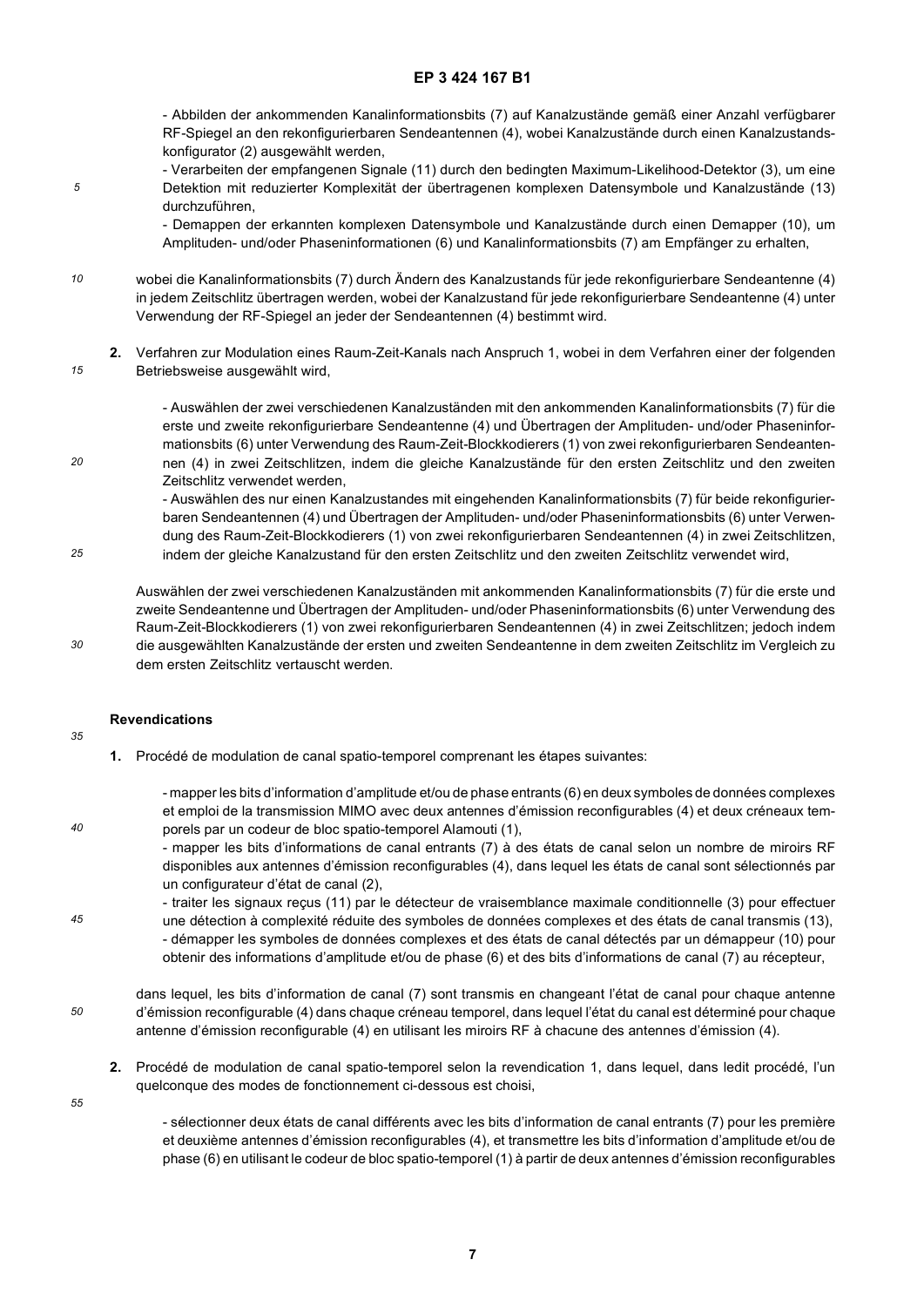(4) dans deux créneaux temporels, en utilisant les mêmes états de canal pour le premier créneau temporel et le deuxième créneau temporel,

- sélectionner un seul état de canal avec des bits d'information de canal entrants (7) pour les deux antennes d'émission reconfigurables (4), et transmettre les bits d'information d'amplitude et/ou de phase (6) en utilisant le codeur de bloc spatio-temporel (1) à partir de deux antennes d'émission reconfigurables (4) dans deux créneaux temporels, en utilisant les mêmes états de canal pour le premier créneau temporel et le deuxième créneau temporel,
- *10* sélectionner deux états de canal différents avec les bits d'information de canal entrants (7) pour les première et deuxième antennes d'émission et transmettre les bits d'information d'amplitude et/ou de phase (6) en utilisant le codeur de bloc spatio-temporel (1) à partir de deux antennes d'émission reconfigurables (4) dans deux créneaux temporels; cependant, en interchangeant les états de canal sélectionnés des première et deuxième antennes d'émission dans le deuxième créneau temporel par rapport au premier créneau temporel.
- *20 25 30 35 40 45 50 55*

*5*

*15*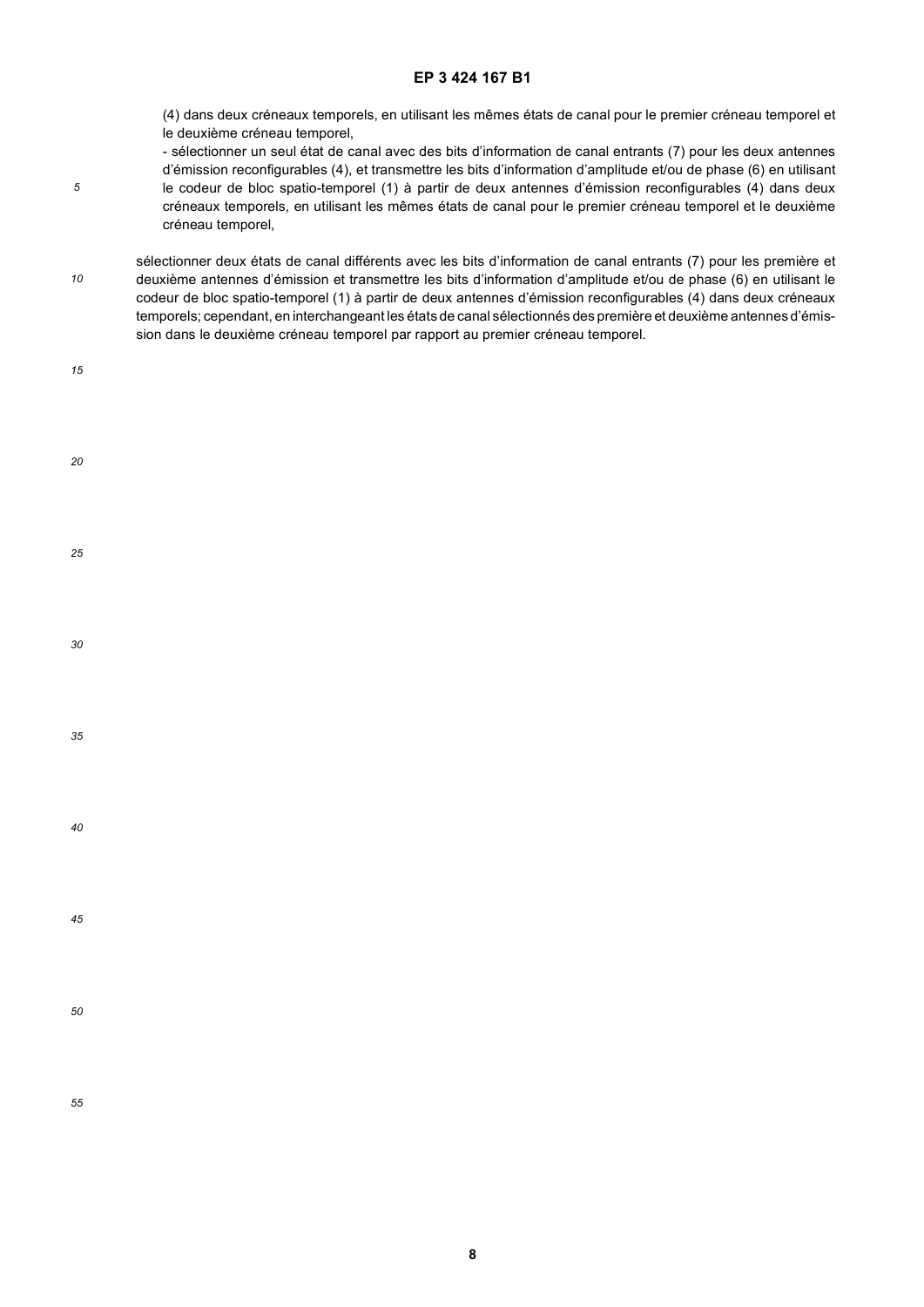

9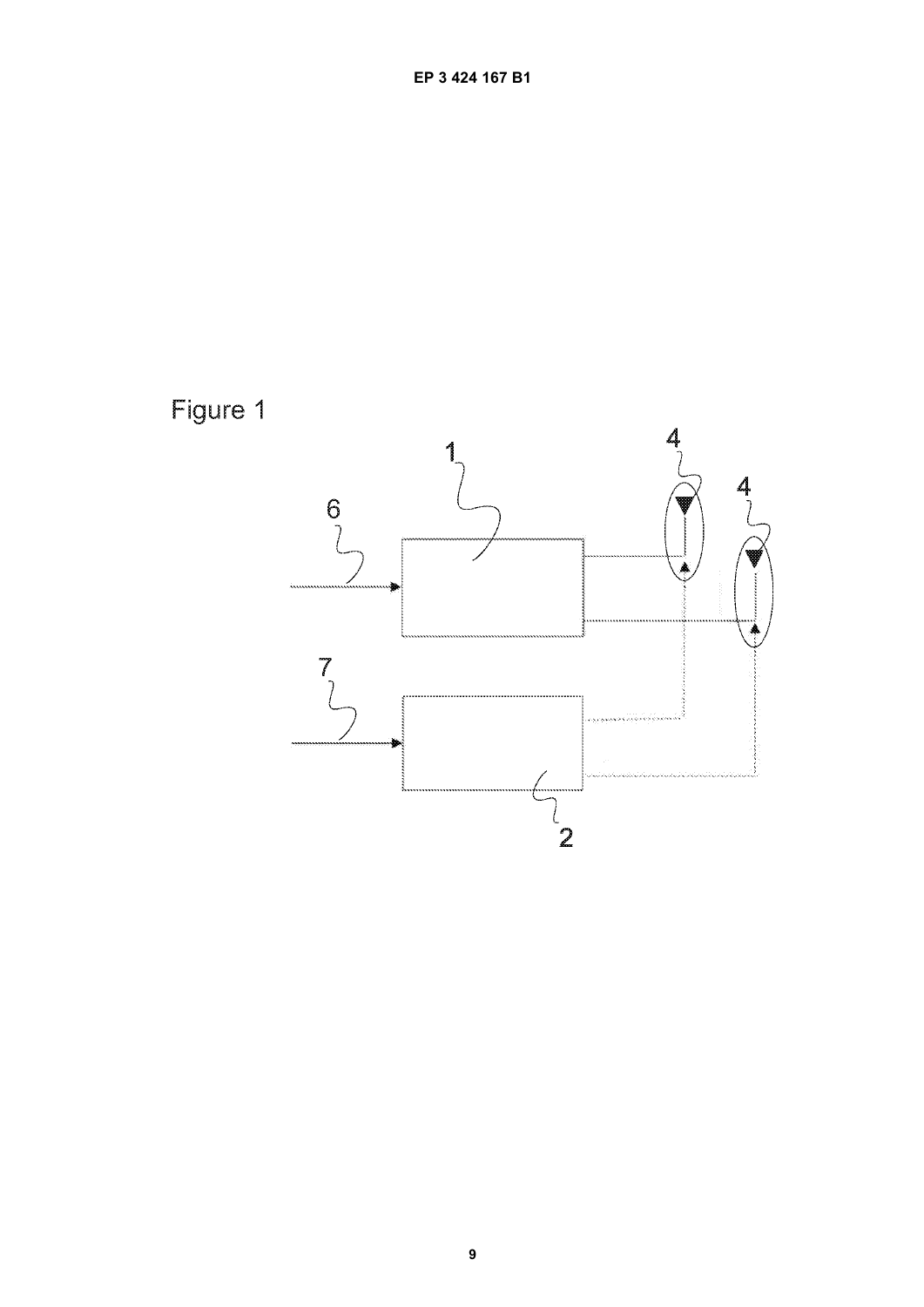